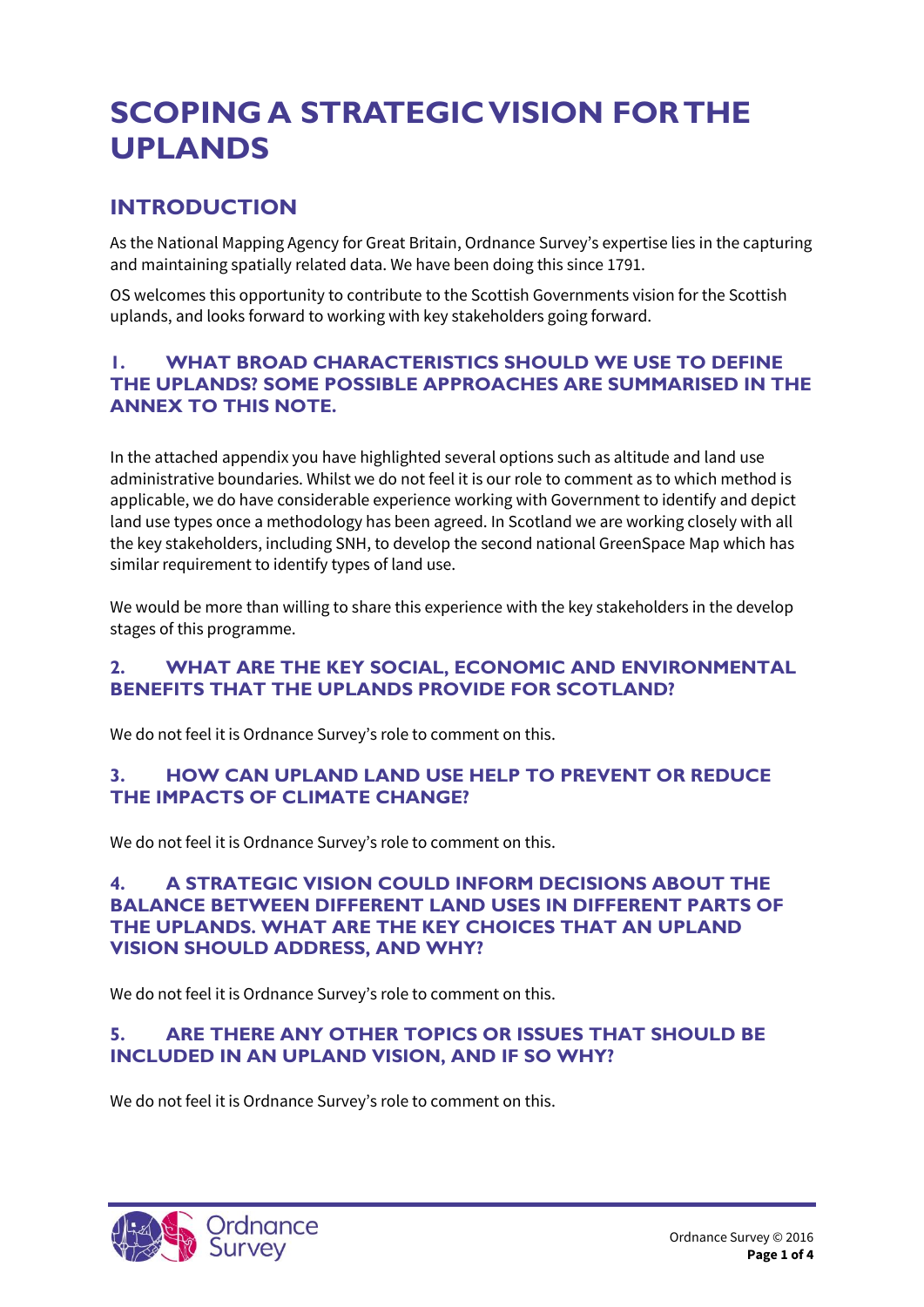#### **6. ARE THERE ANY TOPICS OR ISSUES THAT SHOULD BE EXCLUDED FROM AN UPLAND VISION, AND IF SO WHY?**

We do not feel it is Ordnance Survey's role to comment on this.

#### **7. WHICH STAKEHOLDERS DO YOU THINK IT WOULD BE PARTICULARLY IMPORTANT TO INVOLVE, AND HOW? WOULD PARTICULAR APPROACHES BE NEEDED, FOR EXAMPLE, TO REACH PARTICULAR GROUPS?**

We do not feel it is Ordnance Survey's role to comment on this.

#### **8. WHAT ARE YOUR VIEWS ON THE PROCESS THAT MIGHT BE NEEDED TO BRING TOGETHER THE KEY INTERESTS AND DEVELOP A SHARED VISION?**

We have had the opportunity to work with Scottish Government on a number of projects recently, including the Scottish GreenSpace Map, the Digital Rivers Network and the National Coastal Change Assessment. From this experience, we have seen the benefits of developing a shared spatial framework right from the outset to ensure that there is a consistent and maintainable programme for data capture.

We would like to propose that we work closely with the key stakeholders in this project to share this experience to develop the spatial framework for this programme.

## **9. WHO WOULD BE BEST PLACED TO LEAD THIS PROCESS?**

We do not feel it is Ordnance Survey's role to comment on this.

#### **10. WHAT FORM SHOULD A VISION FOR THE UPLANDS TAKE (VISUAL OR DESCRIPTIVE, MAPS, DIAGRAMS OR TEXT)?**

Whilst it is not our role to directly influence how Scottish Government choses to report on this programme, we do suggest that mapping would be an ideal vehicle to depict this type of geography.

The One Scotland Mapping Agreement (OSMA) has been specifically designed to meet Scottish Governments needs and we have worked closely with this community to meet other policy requirements.

We would propose that we work closely with the key stakeholders to review the options available under the OSMA including how we could develop Open Data to meet Scottish Governments commitments under the Digital Scotland strategy.

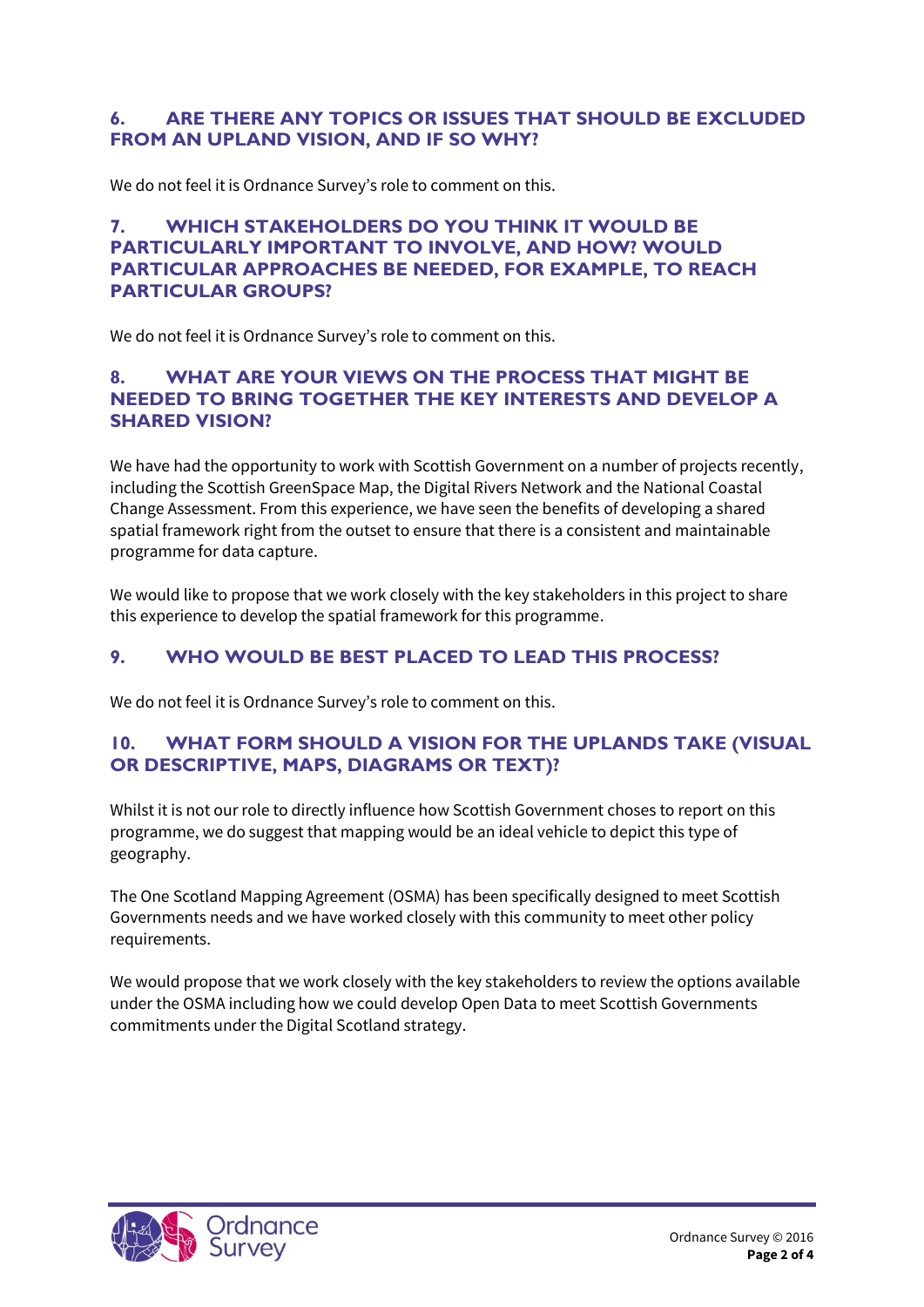## **11. DO YOU HAVE ANY OTHER COMMENTS OR SUGGESTIONS?**

Our experience has taught us that in these initial stages it is important to develop a shared vision of requirements and agree a methodology for data capture that is achievable and maintainable. An agreed Spatial Framework provides the stakeholders with a methodology for data capture which will in turn ensure that the output is consistent, meets the stated objectives and more importantly is maintainable.

Working across GB, we have several examples where the development of this framework has been a key element to the success of a project. In Scotland specifically, our work with the Scottish GreenSpace Map, the Digital Rivers Network and the National Coastal Change Assessment has highlighted just how important an agreed framework can be

We would like to propose that we work closely with the key stakeholders in this project to share this experience to develop the spatial framework for this programme.